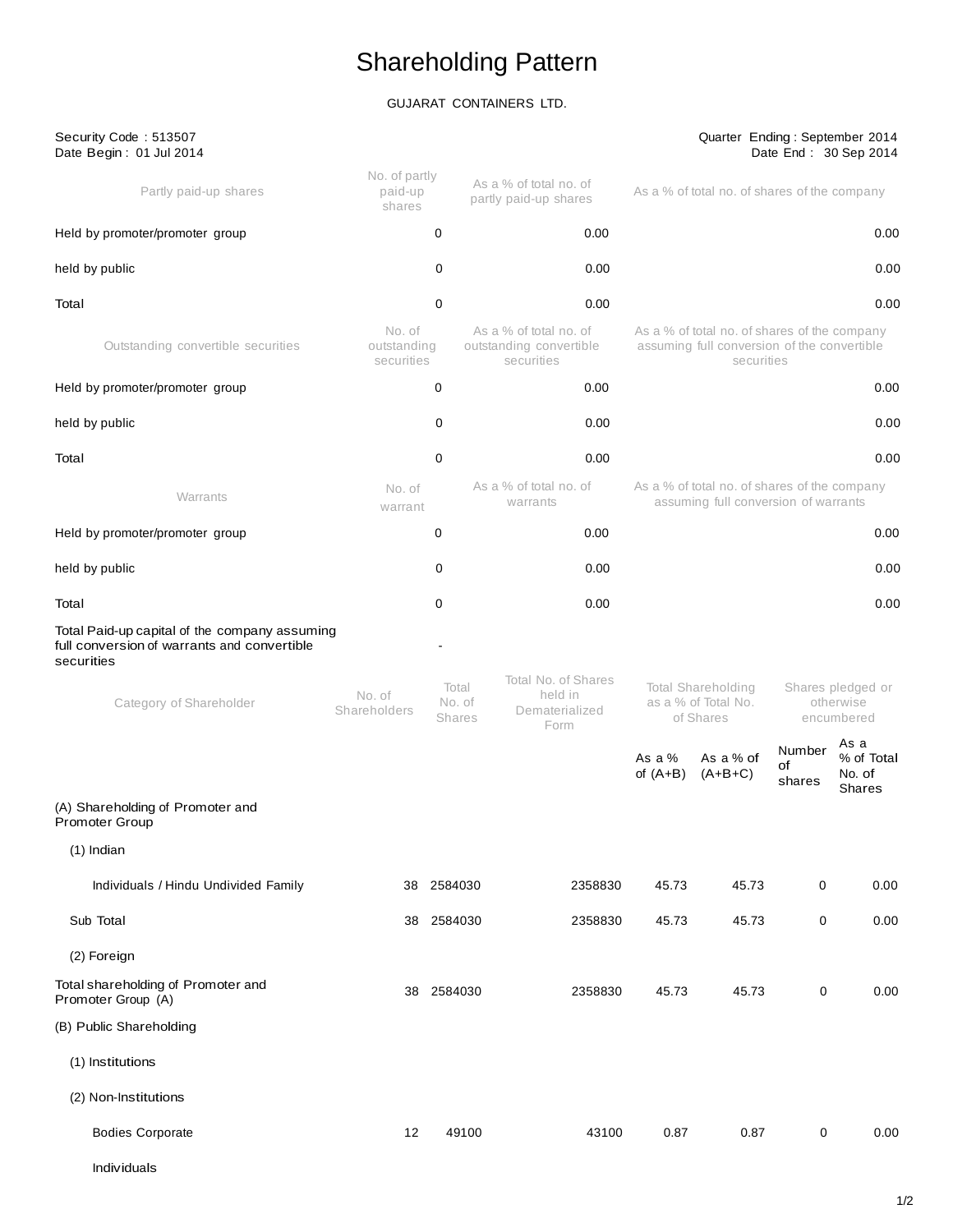| Individual shareholders holding<br>nominal share capital up to Rs. 1 lakh                  |             | 10238 2274370 | 38400       | 40.25  | 40.25  | 0 | 0.00 |
|--------------------------------------------------------------------------------------------|-------------|---------------|-------------|--------|--------|---|------|
| Individual shareholders holding<br>nominal share capital in excess of Rs. 1 lakh           | 3           | 705300        | 0           | 12.48  | 12.48  | 0 | 0.00 |
| Any Others (Specify)                                                                       | 120         | 37400         | 2800        | 0.66   | 0.66   | 0 | 0.00 |
| Non Resident Indians                                                                       | 118         | 36600         | 2000        | 0.65   | 0.65   | 0 | 0.00 |
| <b>Hindu Undivided Families</b>                                                            | 2           | 800           | 800         | 0.01   | 0.01   | 0 | 0.00 |
| Sub Total                                                                                  | 10373       | 3066170       | 84300       | 54.27  | 54.27  | 0 | 0.00 |
| Total Public shareholding (B)                                                              | 10373       | 3066170       | 84300       | 54.27  | 54.27  | 0 | 0.00 |
| Total $(A)+(B)$                                                                            | 10411       | 5650200       | 2443130     | 100.00 | 100.00 | 0 | 0.00 |
| (C) Shares held by Custodians and against<br>which Depository Receipts have been<br>issued | 0           | $\mathbf 0$   | $\mathbf 0$ | 0.00   | 0.00   | 0 | 0.00 |
| (1)                                                                                        | $\mathbf 0$ | $\mathbf 0$   | $\mathbf 0$ | 0.00   | 0.00   | 0 | 0.00 |
| (2)                                                                                        | $\mathbf 0$ | $\mathbf 0$   | $\mathbf 0$ | 0.00   | 0.00   | 0 | 0.00 |
| Sub Total                                                                                  | 0           | $\mathbf 0$   | 0           | 0.00   | 0.00   | 0 | 0.00 |
| Total $(A)+(B)+(C)$                                                                        | 10411       | 5650200       | 2443130     | 0.00   | 100.00 | 0 | 0.00 |

Notes:

1. For determining public shareholding for the purpose of Clause 40A

2. For definitions of Promoter and Promoter Group, refer to Clause 40A.

3. Public shareholding

4. 56,50,000 Equity Shares includes 8,00,000 Shares issued as Preferential Allotment on conversation of warrants which is taken in Demat form pending the Listing & Trading Approval.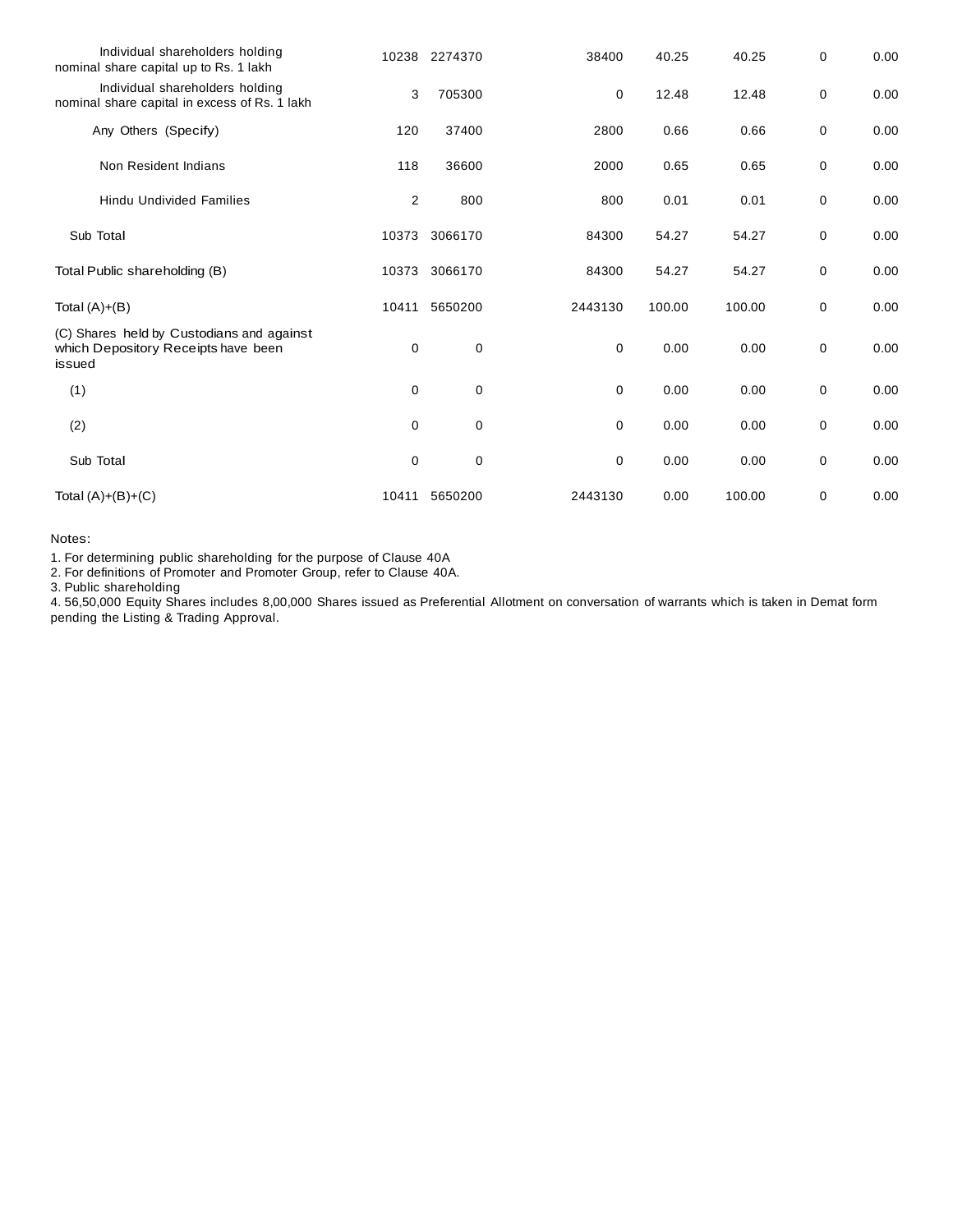#### Scrip Code : 513507 Quarter ending : September 2014

# Shareholding of securities (including shares, warrants, convertible securities) of persons belonging to the category Promoter and Promoter Group

|                |                            | Details of Shares<br>held |                                                             |                  | Encumbered shares (*) |                                                                                                |                                  | Details of warrants                                                    |                                                | Details of convertible<br>securities                                                 | Total shares (including<br>underlying shares<br>assuming full conversion<br>of warrants and<br>convertible securities) as<br>a % of diluted share<br>capital |  |
|----------------|----------------------------|---------------------------|-------------------------------------------------------------|------------------|-----------------------|------------------------------------------------------------------------------------------------|----------------------------------|------------------------------------------------------------------------|------------------------------------------------|--------------------------------------------------------------------------------------|--------------------------------------------------------------------------------------------------------------------------------------------------------------|--|
| SI.No.         | Name of the<br>Shareholder | No. of<br>Shares<br>held  | As a %<br>of<br>grand<br>total<br>$(A) +$<br>$(B) +$<br>(C) | No               | As a<br>percentage    | As a<br>$%$ of<br>grand<br>total<br>$(A) +$<br>$(B) +$<br>$(C)$ of<br>sub-<br>clause<br>(I)(a) | Number<br>of<br>warrants<br>held | As a %<br>total<br>number<br>оf<br>warrants<br>of the<br>same<br>class | Number of<br>convertible<br>securities<br>held | As a %<br>total<br>number of<br>convertible<br>securities<br>of the<br>same<br>class |                                                                                                                                                              |  |
| $\mathbf 1$    | Kiran Shah                 | 10,33,630                 | 18.29                                                       | $\mathbf 0$      | 0.00                  | 0.00                                                                                           | $\pmb{0}$                        | 0.00                                                                   | 0                                              | 0.00                                                                                 | 0.00                                                                                                                                                         |  |
| $\overline{2}$ | Geeta K Shah               | 1,47,100                  | 2.60                                                        | 0                | 0.00                  | 0.00                                                                                           | $\pmb{0}$                        | 0.00                                                                   | 0                                              | 0.00                                                                                 | 0.00                                                                                                                                                         |  |
| 3              | Kiran Shah                 | 14,300                    | 0.25                                                        | 0                | 0.00                  | 0.00                                                                                           | $\mathbf 0$                      | 0.00                                                                   | 0                                              | 0.00                                                                                 | 0.00                                                                                                                                                         |  |
| 4              | Pravin H Shah              | 43,300                    | 0.77                                                        | 0                | 0.00                  | 0.00                                                                                           | $\mathbf 0$                      | 0.00                                                                   | 0                                              | 0.00                                                                                 | 0.00                                                                                                                                                         |  |
| 5              | Geeta Kiran<br>Shah        | 2,83,000                  | 5.01                                                        | 0                | 0.00                  | 0.00                                                                                           | 0                                | 0.00                                                                   | 0                                              | 0.00                                                                                 | 0.00                                                                                                                                                         |  |
| 6              | Pravin Hiralal<br>Shah     | 5,000                     | 0.09                                                        | $\boldsymbol{0}$ | 0.00                  | 0.00                                                                                           | $\pmb{0}$                        | 0.00                                                                   | $\mathsf 0$                                    | 0.00                                                                                 | 0.00                                                                                                                                                         |  |
| 7              | Pradip M Shah              | 4,500                     | 0.08                                                        | 0                | 0.00                  | 0.00                                                                                           | $\mathbf 0$                      | 0.00                                                                   | 0                                              | 0.00                                                                                 | 0.00                                                                                                                                                         |  |
| 8              | Geeta K Shah               | 1,100                     | 0.02                                                        | 0                | 0.00                  | 0.00                                                                                           | $\mathbf 0$                      | 0.00                                                                   | $\pmb{0}$                                      | 0.00                                                                                 | 0.00                                                                                                                                                         |  |
| 9              | Kiran Shah                 | 1,100                     | 0.02                                                        | 0                | 0.00                  | 0.00                                                                                           | $\pmb{0}$                        | 0.00                                                                   | $\mathbf 0$                                    | 0.00                                                                                 | 0.00                                                                                                                                                         |  |
| 10             | Pravin Shah                | 1,100                     | 0.02                                                        | 0                | 0.00                  | 0.00                                                                                           | $\pmb{0}$                        | 0.00                                                                   | 0                                              | 0.00                                                                                 | 0.00                                                                                                                                                         |  |
| 11             | Minaxiben<br>Shah          | 900                       | 0.02                                                        | $\mathbf 0$      | 0.00                  | 0.00                                                                                           | $\mathbf 0$                      | 0.00                                                                   | 0                                              | 0.00                                                                                 | 0.00                                                                                                                                                         |  |
| 12             | Arvindbhai<br>Shah         | 800                       | 0.01                                                        | 0                | 0.00                  | 0.00                                                                                           | 0                                | 0.00                                                                   | 0                                              | 0.00                                                                                 | 0.00                                                                                                                                                         |  |
| 13             | Pradipbhai<br>Shah         | 500                       | 0.01                                                        | $\mathbf 0$      | 0.00                  | 0.00                                                                                           | 0                                | 0.00                                                                   | 0                                              | 0.00                                                                                 | 0.00                                                                                                                                                         |  |
| 14             | Pravin Hiral<br>Shah       | 500                       | 0.01                                                        | $\mathbf 0$      | 0.00                  | 0.00                                                                                           | 0                                | 0.00                                                                   | 0                                              | 0.00                                                                                 | 0.00                                                                                                                                                         |  |
| 15             | Geetadevi K<br>Shah        | 100                       | 0.00                                                        | 0                | 0.00                  | 0.00                                                                                           | 0                                | 0.00                                                                   | 0                                              | 0.00                                                                                 | 0.00                                                                                                                                                         |  |
| 16             | Geetaben<br>Shah           | 100                       | 0.00                                                        | 0                | 0.00                  | 0.00                                                                                           | 0                                | 0.00                                                                   | 0                                              | 0.00                                                                                 | 0.00                                                                                                                                                         |  |
| 17             | Pradipkumar<br>Shah        | 100                       | 0.00                                                        | 0                | 0.00                  | 0.00                                                                                           | 0                                | 0.00                                                                   | $\pmb{0}$                                      | 0.00                                                                                 | 0.00                                                                                                                                                         |  |
| 18             | Shah Geeta<br>Devi Kiran   | 100                       | 0.00                                                        | 0                | 0.00                  | 0.00                                                                                           | $\pmb{0}$                        | 0.00                                                                   | 0                                              | 0.00                                                                                 | 0.00                                                                                                                                                         |  |
| 19             | Shah Geeta<br>Ben Kiran    | 100                       | 0.00                                                        | 0                | 0.00                  | 0.00                                                                                           | $\pmb{0}$                        | 0.00                                                                   | $\mathbf 0$                                    | 0.00                                                                                 | 0.00                                                                                                                                                         |  |
| 20             | Shah Kiranray<br>Α         | 100                       | 0.00                                                        | $\mathbf 0$      | 0.00                  | 0.00                                                                                           | 0                                | 0.00                                                                   | 0                                              | 0.00                                                                                 | 0.00                                                                                                                                                         |  |
| 21             | Shah Geeta                 | 100                       | 0.00                                                        | 0                | 0.00                  | 0.00                                                                                           | 0                                | 0.00                                                                   | $\mathbf 0$                                    | 0.00                                                                                 | 0.00                                                                                                                                                         |  |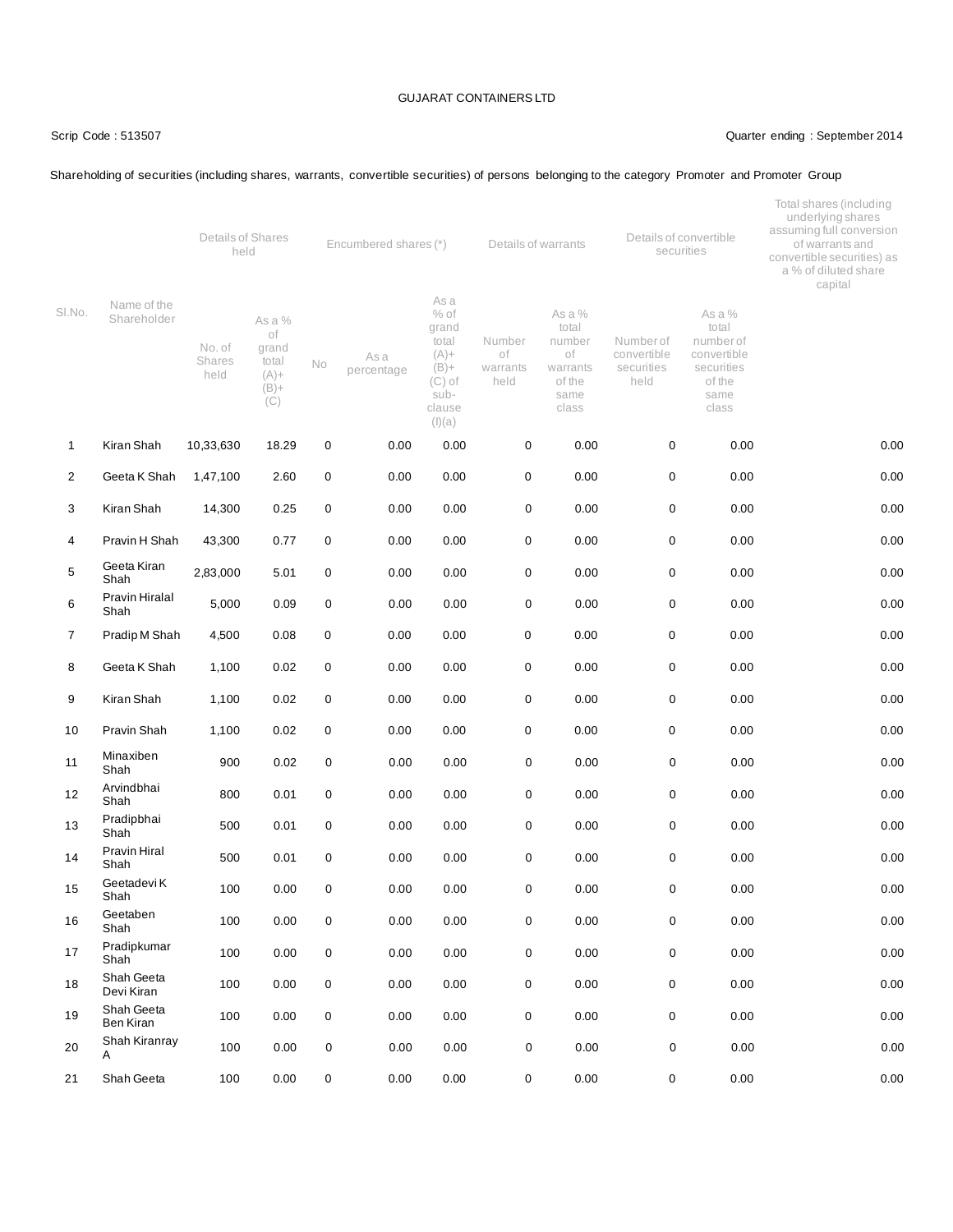| 22 | Geetakumari K<br>Shah    | 100       | 0.00  | $\mathbf 0$ | 0.00 | 0.00 | 0           | 0.00 | 0 | 0.00 | 0.00 |
|----|--------------------------|-----------|-------|-------------|------|------|-------------|------|---|------|------|
| 23 | Geetagauri<br>Kiran Shah | 100       | 0.00  | $\mathsf 0$ | 0.00 | 0.00 | 0           | 0.00 | 0 | 0.00 | 0.00 |
| 24 | Geeta Devi K<br>Shah     | 100       | 0.00  | $\mathbf 0$ | 0.00 | 0.00 | 0           | 0.00 | 0 | 0.00 | 0.00 |
| 25 | Geeta Kiran<br>Shah      | 100       | 0.00  | $\mathbf 0$ | 0.00 | 0.00 | 0           | 0.00 | 0 | 0.00 | 0.00 |
| 26 | Geetagauri<br>Shah       | 100       | 0.00  | $\mathbf 0$ | 0.00 | 0.00 | 0           | 0.00 | 0 | 0.00 | 0.00 |
| 27 | Kiranray A<br>Shah       | 100       | 0.00  | $\mathbf 0$ | 0.00 | 0.00 | $\mathsf 0$ | 0.00 | 0 | 0.00 | 0.00 |
| 28 | Pradipbhai<br>Shah       | 100       | 0.00  | $\mathbf 0$ | 0.00 | 0.00 | 0           | 0.00 | 0 | 0.00 | 0.00 |
| 29 | Pradipray<br>Shah        | 100       | 0.00  | $\mathbf 0$ | 0.00 | 0.00 | 0           | 0.00 | 0 | 0.00 | 0.00 |
| 30 | Pradip Shah              | 100       | 0.00  | $\pmb{0}$   | 0.00 | 0.00 | 0           | 0.00 | 0 | 0.00 | 0.00 |
| 31 | Pradipchandra<br>Shah    | 100       | 0.00  | $\mathbf 0$ | 0.00 | 0.00 | 0           | 0.00 | 0 | 0.00 | 0.00 |
| 32 | Pradip Shah              | 100       | 0.00  | $\mathsf 0$ | 0.00 | 0.00 | 0           | 0.00 | 0 | 0.00 | 0.00 |
| 33 | Geetadevi<br>Kiran Shah  | 100       | 0.00  | $\mathbf 0$ | 0.00 | 0.00 | 0           | 0.00 | 0 | 0.00 | 0.00 |
| 34 | Geetaben<br>Shah         | 100       | 0.00  | $\mathbf 0$ | 0.00 | 0.00 | 0           | 0.00 | 0 | 0.00 | 0.00 |
| 35 | Neha Vivek<br>Vora       | 5,16,500  | 9.14  | $\mathsf 0$ | 0.00 | 0.00 | $\pmb{0}$   | 0.00 | 0 | 0.00 | 0.00 |
| 36 | Geeta K Shah             | 100       | 0.00  | 0           | 0.00 | 0.00 | 0           | 0.00 | 0 | 0.00 | 0.00 |
| 37 | Neil Kiran<br>Shah       | 5,25,700  | 9.30  | 0           | 0.00 | 0.00 | 0           | 0.00 | 0 | 0.00 | 0.00 |
| 38 | Neha Vora                | 2,900     | 0.05  | $\mathbf 0$ | 0.00 | 0.00 | 0           | 0.00 | 0 | 0.00 | 0.00 |
|    | Total                    | 25,84,030 | 45.73 | 0           | 0.00 | 0.00 | 0           | 0.00 | 0 | 0.00 | 0.00 |

(\*) The term encumbrance has the same meaning as assigned to it in regulation 28(3) of the SAST Regulations, 2011.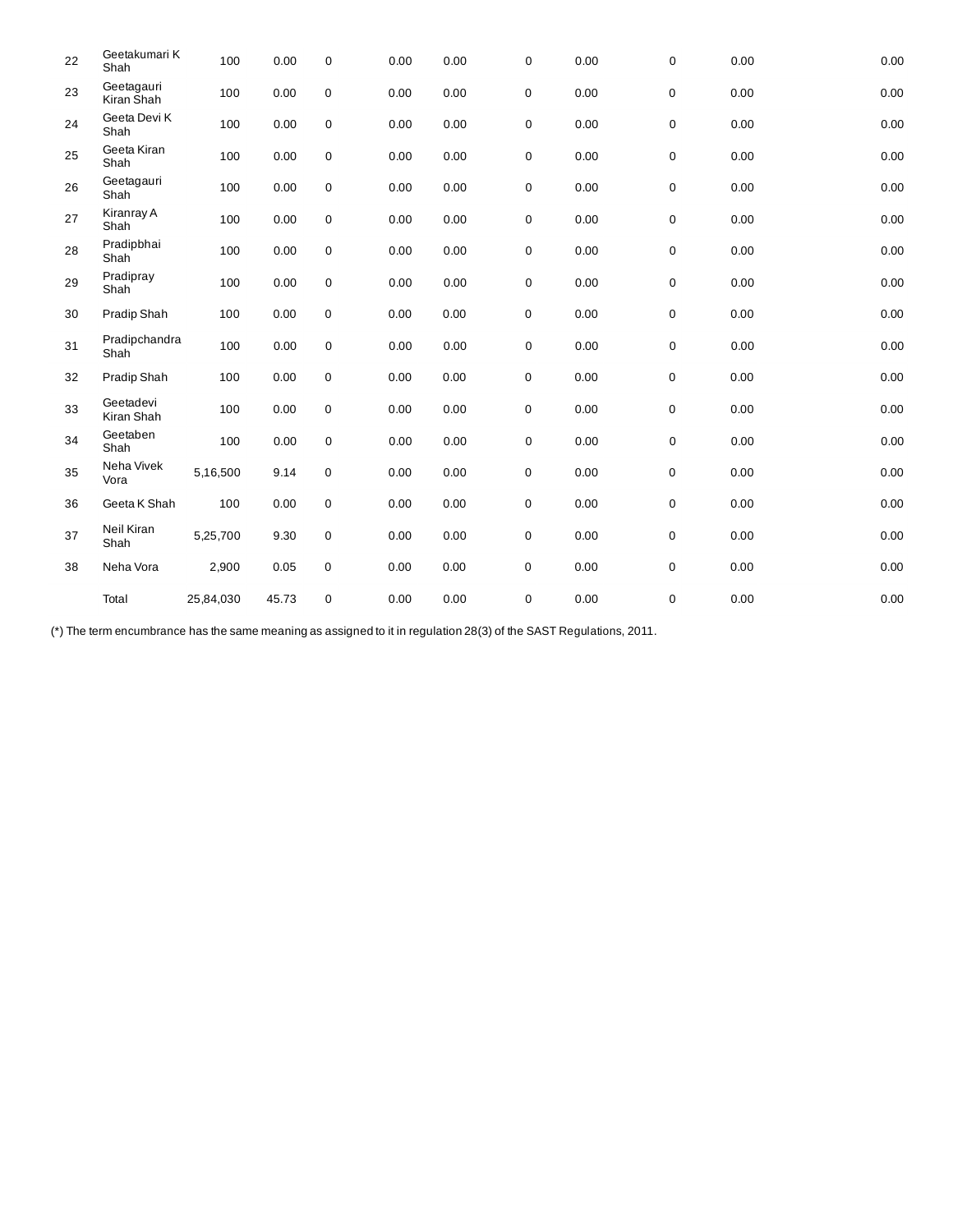# Scrip Code : 513507 Quarter ending : September 2014

#### Shareholding of securities (including shares, warrants, convertible securities) of persons belonging to the category Public and holding more than 1% of the total number of shares

|                |                           |                       | <b>Shares</b>                    |                                  | Details of warrants                           |                                                | Details of convertible<br>securities                           | Total shares (including underlying                                         |
|----------------|---------------------------|-----------------------|----------------------------------|----------------------------------|-----------------------------------------------|------------------------------------------------|----------------------------------------------------------------|----------------------------------------------------------------------------|
| No.            | Shareholder               | <b>Shares</b><br>held | Total<br>No. of<br><b>Shares</b> | Number<br>оf<br>warrants<br>held | number of<br>warrants of<br>the same<br>class | Number of<br>convertible<br>securities<br>held | number of<br>convertible<br>securities of<br>the same<br>class | warrants and convertible<br>securities) as a % of diluted share<br>capital |
|                | Gajanand K<br>Malpani     | 480000                | 8.50                             | $\mathbf 0$                      | 0.00                                          | 0                                              | 0.00                                                           | 0.00                                                                       |
| $\overline{2}$ | Laxminarayan<br>G Malpani | 170000                | 3.01                             | $\mathbf 0$                      | 0.00                                          | 0                                              | 0.00                                                           | 0.00                                                                       |
| 3              | Willingdon<br>Cristian    | 55300                 | 0.98                             | 0                                | 0.00                                          | 0                                              | 0.00                                                           | 0.00                                                                       |
|                | Total                     | 705300                | 12.48                            | 0                                | 0.00                                          | 0                                              | 0.00                                                           | 0.00                                                                       |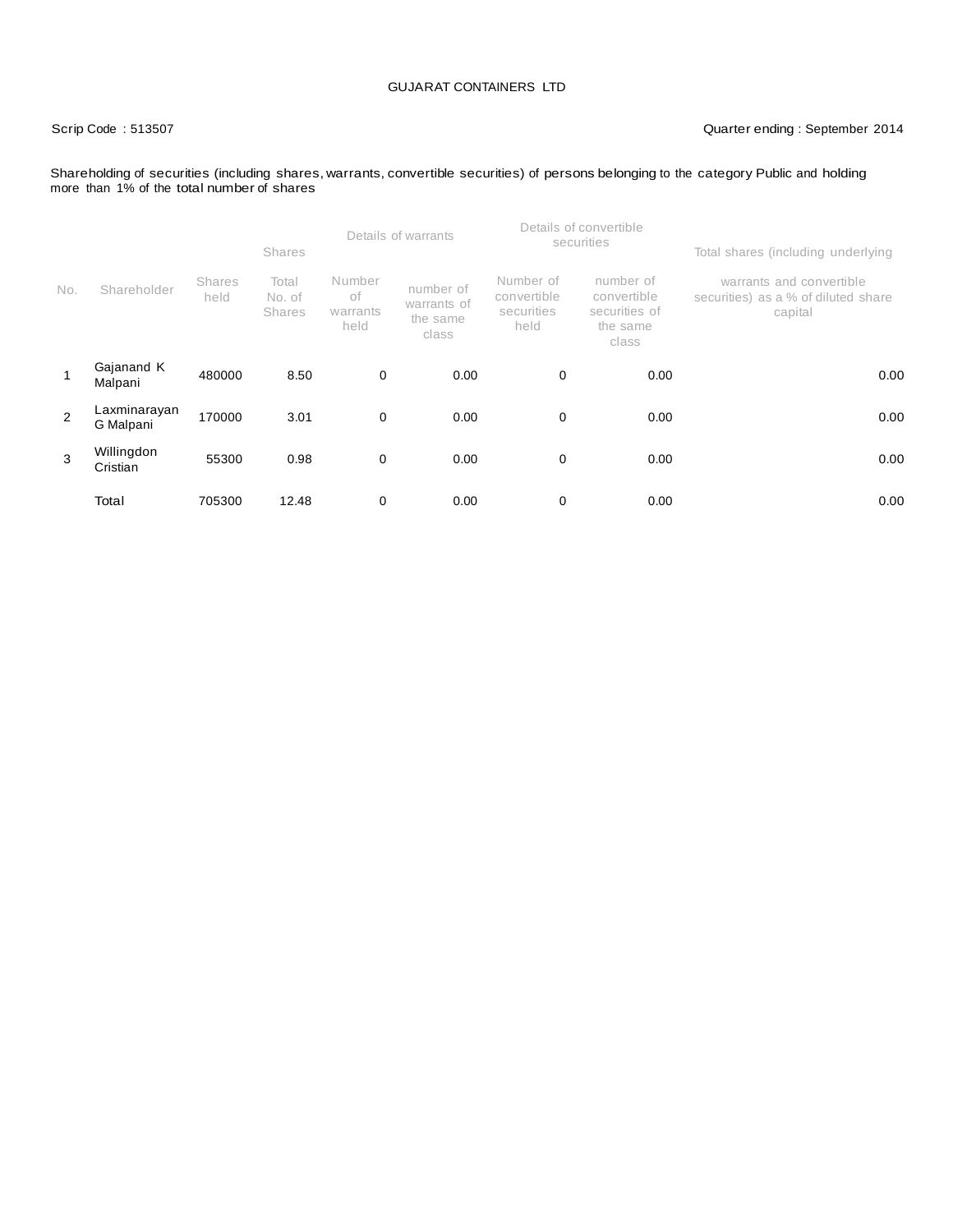## Scrip Code : 513507 Quarter ending : September 2014

# Shareholding of securities (including shares, warrants, convertible securities) of persons (together with PAC) belonging to the category<br>"Public" and holding more than 5% of the total number of shares of the company

|            |                                                                                             |                         |                                                         |                          | Details of warrants                                                   |                                                | Details of convertible<br>securities                                            |                                                                                                                                                        |
|------------|---------------------------------------------------------------------------------------------|-------------------------|---------------------------------------------------------|--------------------------|-----------------------------------------------------------------------|------------------------------------------------|---------------------------------------------------------------------------------|--------------------------------------------------------------------------------------------------------------------------------------------------------|
| SI.<br>No. | Name(s) of the<br>shareholder(s) and<br>the Persons Acting in<br>Concert (PAC) with<br>them | No. of<br><b>Shares</b> | <b>Shares</b><br>as $%$<br>of Total<br>No. of<br>Shares | Number<br>оf<br>warrants | As a $%$<br>total<br>number of<br>warrants<br>of the<br>same<br>class | Number of<br>convertible<br>securities<br>held | % w.r.t total<br>number of<br>convertible<br>securities of<br>the same<br>class | Total shares (including<br>underlying shares assuming<br>full conversion of warrants and<br>convertible securities) as a %<br>of diluted share capital |
|            | Gajanand K Malpani                                                                          | 480000                  | 8.50                                                    | 0                        | 0.00                                                                  | 0                                              | 0.00                                                                            | 0.00                                                                                                                                                   |
|            | Total                                                                                       | 480000                  | 8.50                                                    | 0                        | 0.00                                                                  | 0                                              | 0.00                                                                            | 0.00                                                                                                                                                   |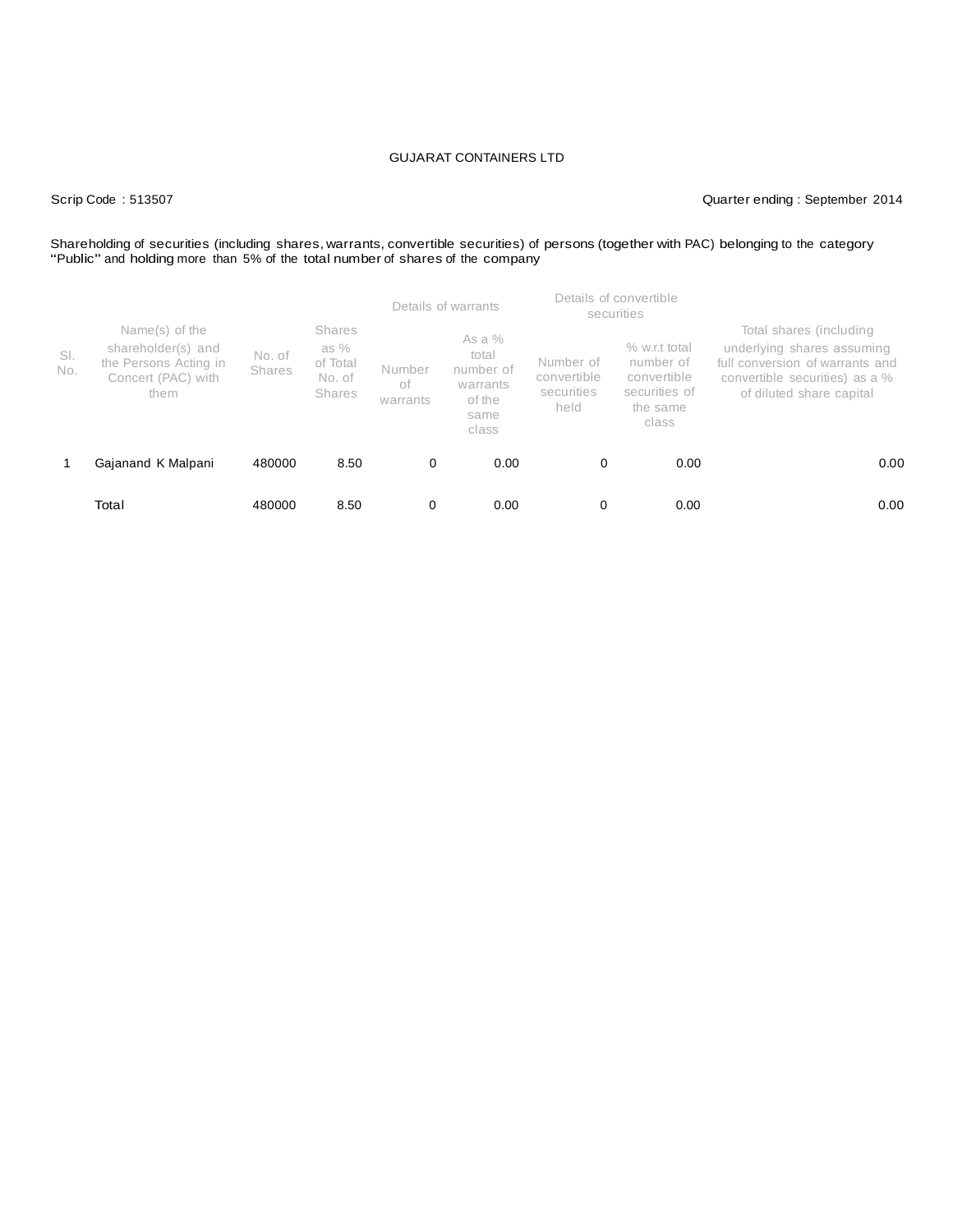## Scrip Code : 513507 Quarter ending : September 2014

### Details of Locked-in Shares

| SI. No. | Name of the Shareholder | No. of Shares | Locked-in Shares as % of<br>Total No. of Shares |
|---------|-------------------------|---------------|-------------------------------------------------|
|         | Neil Shah               | 5,00,000      | 8.85                                            |
| 2       | Neha Vora               | 5,00,000      | 8.85                                            |
|         | Total                   | 10,00,000     | 17.70                                           |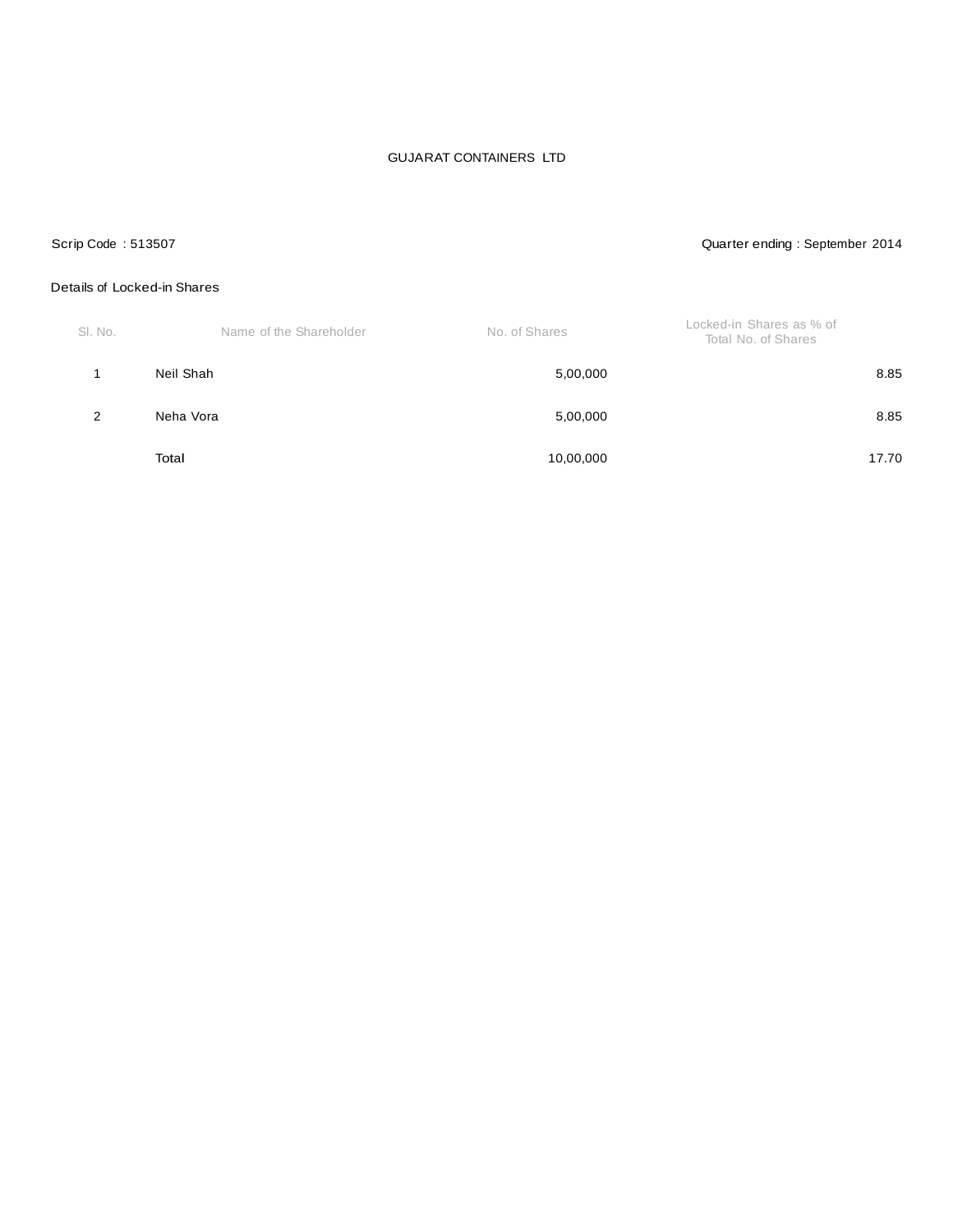## Scrip Code : 513507 Quarter ending : September 2014

# Details of Depository Receipts (DRs)

| - SI.<br>Type of Outstanding DR (ADRs,<br>No. of<br>Outstanding DRs<br>GDRs. SDRs. etc.)<br>No. | No. of Shares<br>Shares Underlying Outstanding DRs as % of<br>Underlying<br>Total No. of Shares<br>Outstanding DRs |
|-------------------------------------------------------------------------------------------------|--------------------------------------------------------------------------------------------------------------------|
|-------------------------------------------------------------------------------------------------|--------------------------------------------------------------------------------------------------------------------|

#### 1 Nil 0.00

Total 0.00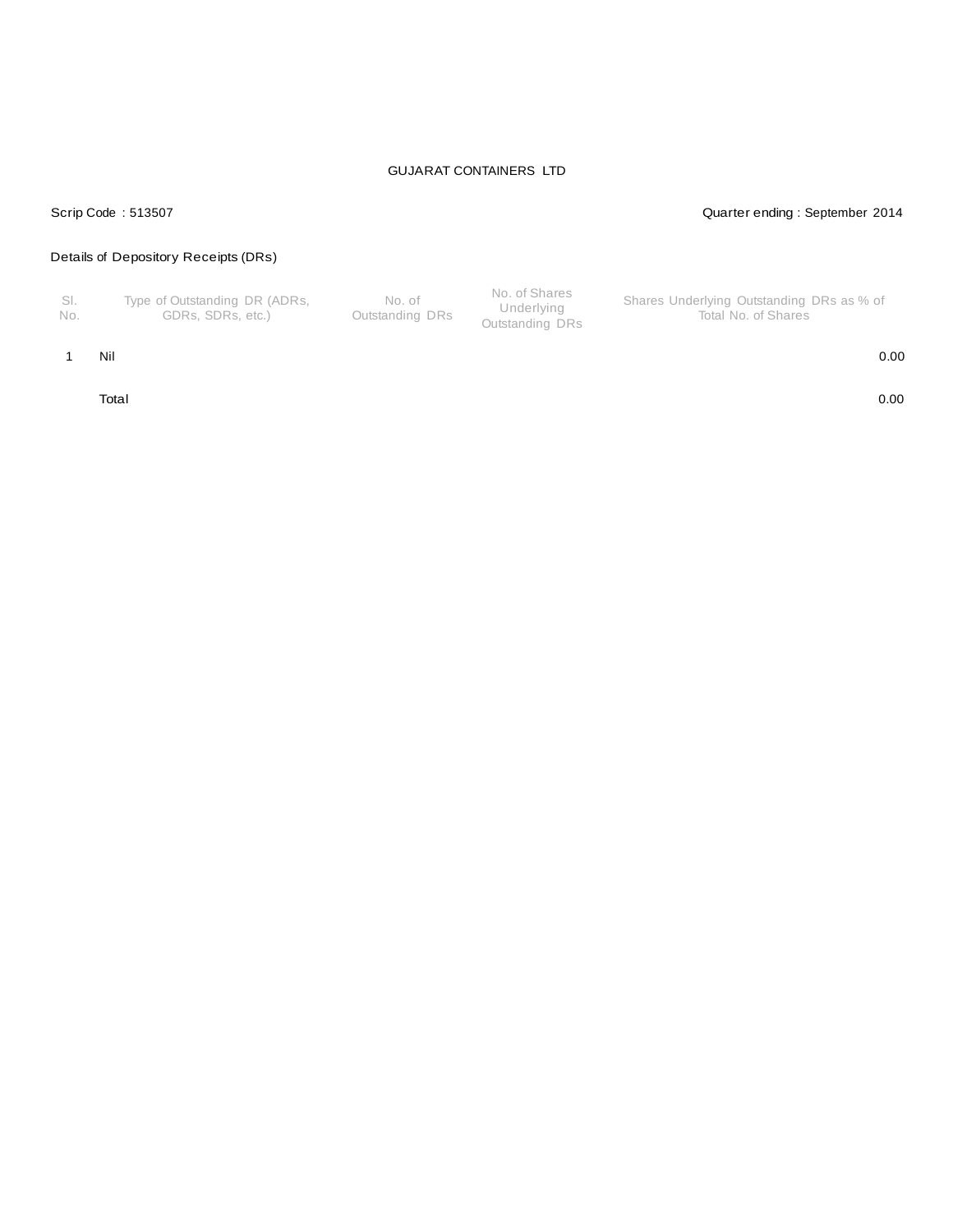Scrip Code : 513507 Quarter ending : September 2014

Holding of Depository Receipts (DRs), where underlying shares held by 'promoter / promoter group' are in excess of 1% of the total number of shares.

| SI.<br>No. | Name of the DR<br>Holder | Type of Outstanding DR (ADRs, GDRs,<br>SDRs. etc.) | Shares<br>Underlying<br>Outstanding<br><b>DRs</b> | Shares Underlying Outstanding DRs as a % of Total<br>No. of Shares |
|------------|--------------------------|----------------------------------------------------|---------------------------------------------------|--------------------------------------------------------------------|
|            | Nil                      | Nil                                                |                                                   | 0.00                                                               |

Total 0.00